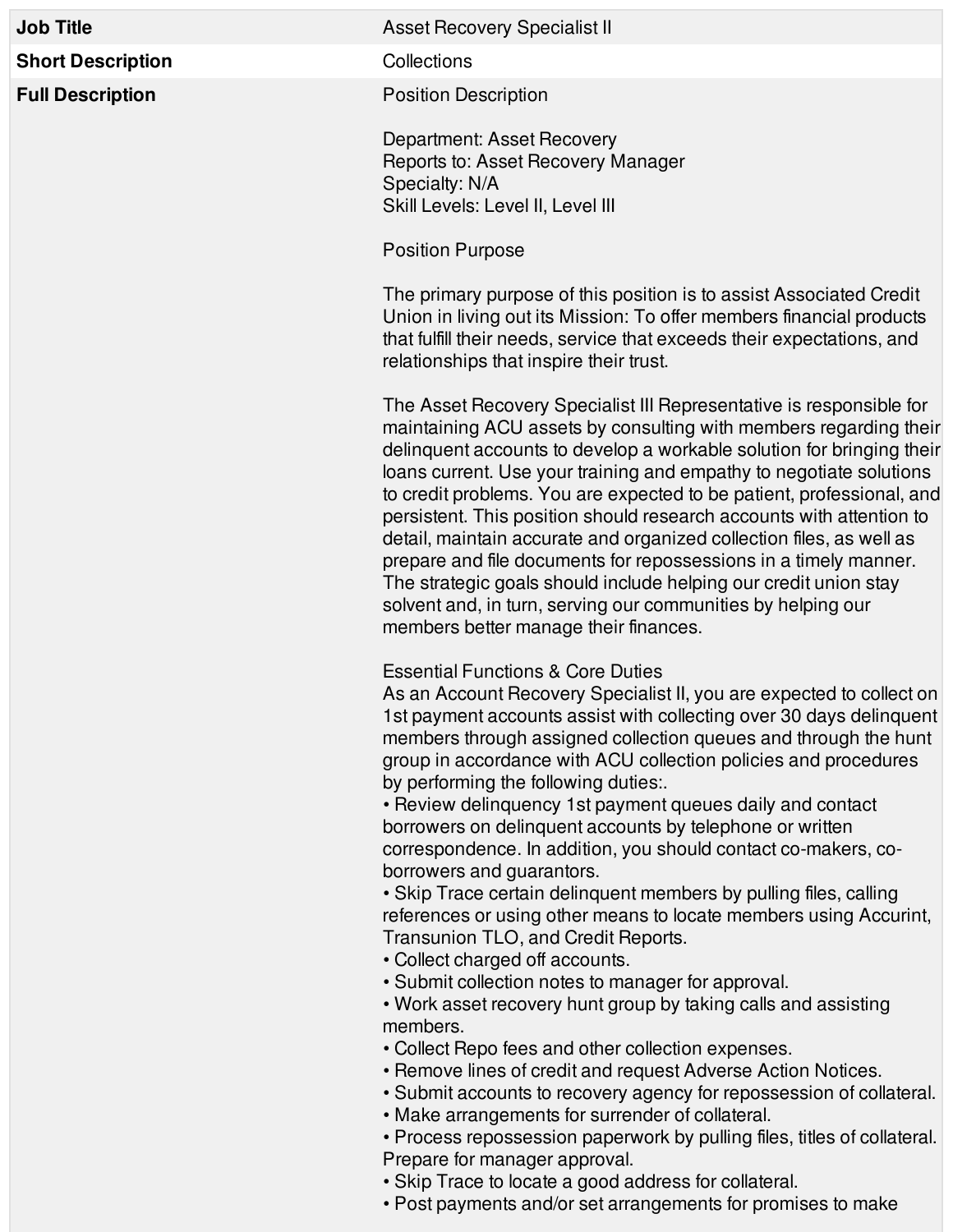payments.

- Process returned mail to locate current address.
- Research accounts for possible fraud.

• Provide support to contact center, branch employees and fellow Asset Recovery employees with delinquent and charged-off loans and charged-off share draft account matters, repossessions, shareloss accounts, VISA and Home equity or Mortgage accounts.

Other Duties & Responsibilities

- Process SWBC updates.
- Work E-Oscar credit disputes.

• Complete all training including BAI and Wednesday morning training.

**Qualifications** 

Education: High School Graduate or Equivalent, some secondary education preferred

Experience: Three years' experience with a credit union or other financial institution with emphasis on collections, skip tracing. Must have excellent verbal and written communications skills. Must be proficient with MS Word, MS Excel, MS Outlook, and Adobe PDF.

Core Competencies:

• Empathy: Work with members by finding out why they are behind and what we can offer them based on their situations.

• Organized: Use your time to the best of your advantage by prioritizing your daily activities.

• Effective Communication: Speak clearly and calmly and use proper phone etiquette while talking to members. Listen to member to interpret their individual needs.

• Teamwork: Ability to work well and communicate with others by sharing workloads within the department to better serve our members.

• Self-Motivated: Strong work ethic needing minimal supervision.

Performance Metrics

- Quantity and Quality of calls with ACU members.
- Assisting all members to the best of your ability.
- Thoroughly and accurately complete assigned tasks.
- Keep 30+ 1st payment delinquency to a minimum.
- Research and reply to all E-Oscar disputes in a timely manner.

**Education** High School

**Additional Comments**

**Credit Union Credit Union** 

State **Georgia** 

**Contact Name** Karen Pennington